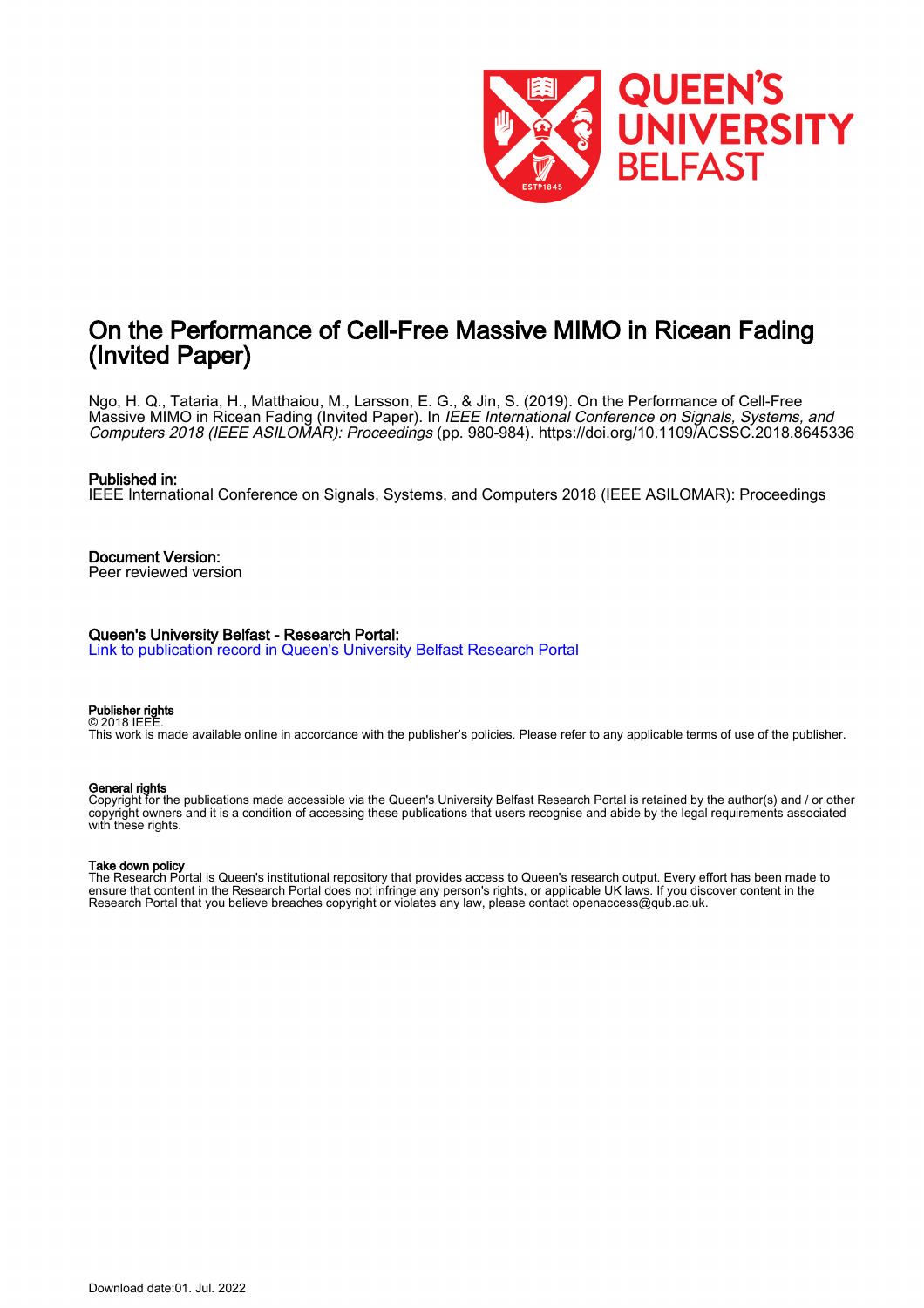# On the Performance of Cell–Free Massive MIMO in Ricean Fading

Hien Quoc Ngo<sup>∗</sup>, Harsh Tataria<sup>∗</sup>, Michail Matthaiou<sup>∗</sup>, Shi Jin<sup>†</sup>, and Erik G. Larsson<sup>‡</sup>

∗ Institute of Electronics, Communications and Information Technology (ECIT), Queen's University Belfast, Belfast, U.K.

†National Mobile Communications Research Laboratory, Southeast University, Nanjing, P. R. China

<sup>‡</sup>Department of Electrical Engineering (ISY), Linköping University, Linköping, Sweden

e–mail: {hien.ngo, h.tataria, m.matthaiou}@qub.ac.uk, jinshi@seu.edu.cn, and erik.g.larsson@liu.se

*Abstract*—We consider an uplink time–division duplex cell– free massive multiple–input multiple–output (MIMO) system in which many user equipments (UEs) are simultaneously served by many access points (APs) via simple matched filtering processing. The propagation channel is modeled via the *Ricean* distribution, which includes a dominant line–of–sight component on top of diffuse scattering. The Ricean K–factor of each link *varies* with the UE location (relative to the locations of the APs). The system performance in terms of the spectral efficiency is investigated taking into account *imperfect* channel knowledge. Power and AP– weighting control is exploited to maximize the lowest spectral efficiency across all UEs. This optimization problem can be efficiently solved via the bisection method by solving a sequence of linear feasibility problems together with the generalized eigenvalue problem. We show that by optimally selecting the power control and AP–weighting coefficients, the per–UE throughput increases significantly. Furthermore, we propose an AP selection scheme to reduce the backhaul requirements in a cell–free massive MIMO system, with slight compromise in performance.

#### I. INTRODUCTION

In recent times, cell–free massive multiple–input multiple– output (MIMO) systems have stemmed from the amalgamation of contemporaneous massive MIMO with network MIMO systems [1]. In such a system, a large number of access points (APs) are geographically distributed, and connected to a central processing unit (CPU) via a fronthaul network. The APs coherently serve a smaller number of user equipments (UEs) within the same time–frequency resource. Since channel acquisition can be performed locally at each AP by leveraging the time–division duplex (TDD) reciprocity, cell–free massive MIMO systems can be considered as a scalable way to realize conventional network MIMO with joint processing [1]. By now, several studies have investigated the performance of cell– free systems with linear processing, imperfect channel estimation, and optimal resource allocation to maintain uniform service to each UE, see e.g., [1–5].

Despite these advancements, all of the above studies restrict the analyses and performance evaluations of cell–free systems to uncorrelated Rayleigh fading channels. This assumption is not realistic in practice, since the idea is to scale–up the number of APs relative to the total number of UEs in a given area. Consequently, the distance between APs and UEs decreases, leading to a significant increase in the probability of UEs experiencing dominant propagation paths from multiple APs. In such situations, line–of–sight (LOS) components dominate the channel impulse response, in addition to diffuse scattering. This results in channel heterogeneity, since the LOS levels on multiple links are likely to vary depending on the UE location relative to the AP [6]. This does not only impact the resulting spectral efficiency of cell–free systems, but also has a direct consequence on the design of channel estimators, power control techniques, and AP selection schemes. Cell-free massive MIMO with Ricean fading was studied in [7]. The paper [7] focused on the performance comparison between minimum mean-square error (MMSE) and least-square estimators used in the uplink training phase, without any resource allocations, and under the assumption that the pilot sequences are assigned from a given set of orthogonal pilots. By contrast, in this work, we investigate the throughput of cell–free massive MIMO under Ricean fading channels with max-min power control and AP selection schemes. In addition, the pilot sequences in the training phase are assumed to be arbitrary.

Contributions. We evaluate the uplink spectral efficiency of cell–free massive MIMO with Ricean fading propagation. In doing so, we utilized a detailed model for the Ricean K–factor and link attenuation based on the probability of LOS and the link distance between a given AP and UE. We formulate and solve an optimization problem which selects power control and AP–weighting control coefficients in order to maximize the smallest spectral efficiency across all UEs. Precisely, we leverage the bisection method together with the generalized eigenvalue problem (described further in the text). Finally, an AP selection method is proposed to reduce the backhaul load, which shows a small spectral efficiency degradation.

#### II. SYSTEM MODEL

The uplink of cell–free massive MIMO is considered where the K UEs simultaneously transmit signals to  $M$  APs in the same frequency band. All APs and UEs are equipped with single–antennas, and are distributed in a large area. As in [1], all APs are connected to a CPU via perfect backhaul links.

#### *A. Propagation Model*

We consider Ricean fading channels, which consist of a dominant LOS component on top of a Rayleigh–distributed component modeling the scattered multipath. The channel from the  $m$ –th AP and to the  $k$ –th UE is modeled as

$$
g_{mk} = \sqrt{\zeta_{mk}} \left( \sqrt{\frac{K_{mk}}{K_{mk}+1}} \bar{h}_{mk} + \sqrt{\frac{1}{K_{mk}+1}} \tilde{h}_{mk} \right), \quad (1)
$$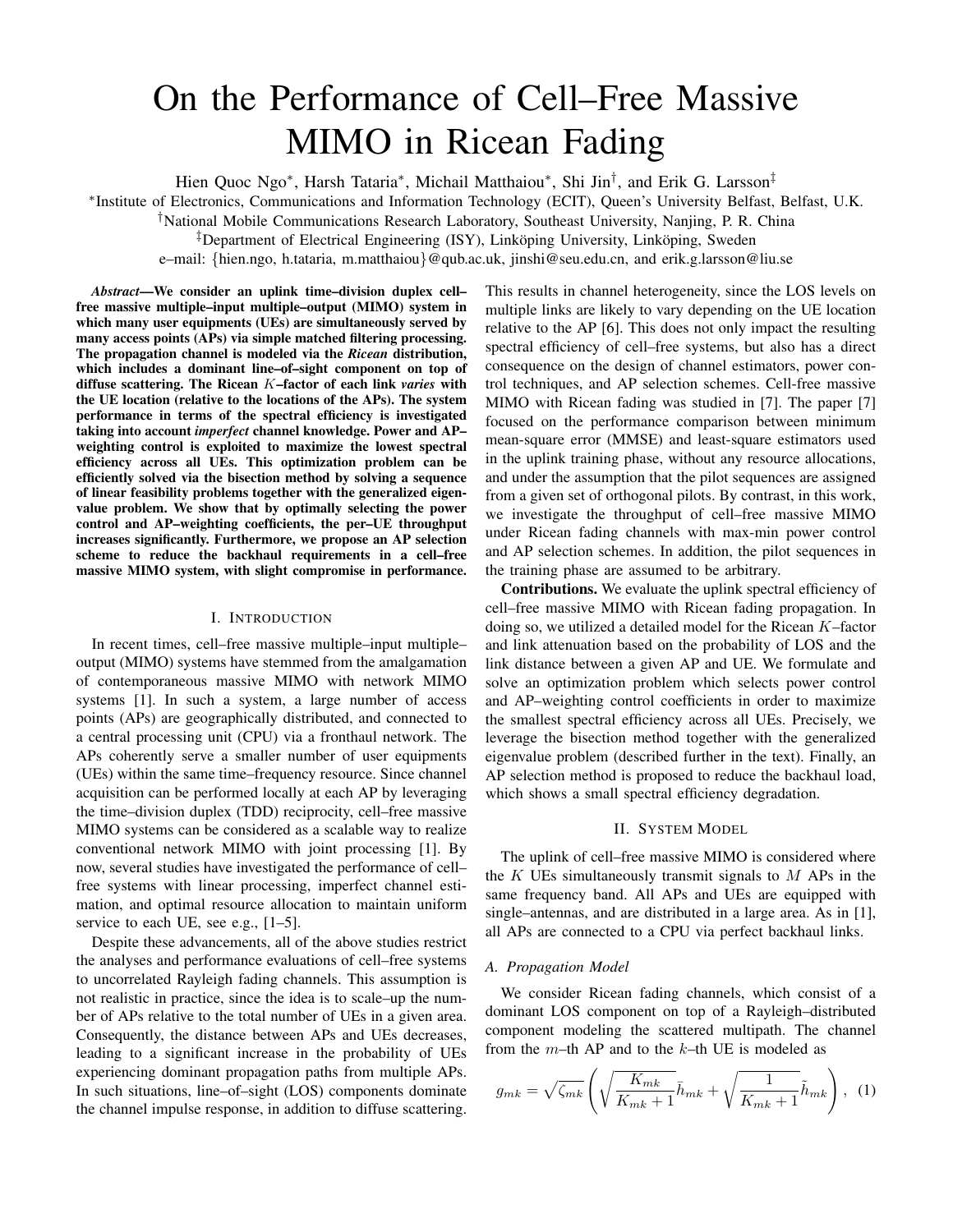where  $\zeta_{mk}$  denotes the large–scale fading coefficient,  $K_{mk}$  is the Ricean K–factor,  $h_{mk}$  and  $h_{mk}$  correspond to the LOS and non–LOS components, respectively. We assume that  $h_{mk}$  ∼  $CN(0, 1)$ , and  $\bar{h}_{mk} = e^{j\omega_{mk}}$  where  $\omega_{mk}$  denotes the *phase* of a random arrival angle. For simplicity, we denote

$$
\bar{g}_{mk} = \sqrt{\zeta_{mk}} \sqrt{\frac{K_{mk}}{K_{mk}+1}} \bar{h}_{mk}, \ \beta_{mk} = \frac{\zeta_{mk}}{K_{mk}+1}.
$$

Then, (1) can be rewritten as

$$
g_{mk} = \bar{g}_{mk} + \sqrt{\beta_{mk}} \; \tilde{h}_{mk}.
$$
 (2)

We consider scenarios where users are fixed or move slowly, but there are movements of objects around them. In these scenarios, it is reasonable to assume that  $\bar{g}_{mk}$  changes slowly with time, ad is known a priori. In addition,  $\beta_{mk}$  is also assumed to be known a priori.

#### *B. Transmission Protocol*

The transmission between the users to the APs is done in a TDD fashion. Precisely, each coherence interval is divided into *three* phases: uplink training, uplink data transmission, and downlink data transmission. Since our focus is on uplink transmission, we neglect the downlink data transmission phase.

*1) Uplink Training:* A part of the coherence interval of length  $\tau_c$  symbols will be used for the uplink training phase to estimate the channels. During the training phase, all  $K$  UEs simultaneously send *pilot* sequences to the APs. Let  $\tau_p$  be the length of the training duration, and  $\sqrt{\tau_p} \varphi_k \in \mathbb{C}^{\tau_p \times 1}$ , where  $\|\varphi_k\|^2 = 1$ , be the pilot sequence transmitted from the kth user,  $k = 1, 2, ..., K$ . Then, the  $\tau_{p} \times 1$  received pilot vector at the  $m$ –th AP is

$$
\mathbf{y}_{\mathrm{p},m} = \sqrt{\tau_{\mathrm{p}} \rho_{\mathrm{p}}} \sum_{k=1}^{K} g_{mk} \boldsymbol{\varphi}_{k} + \mathbf{w}_{\mathrm{p},m}, \tag{3}
$$

where  $\rho_{\rm p}$  represents the normalized signal–to–noise ratio (SNR) of each pilot symbol, and  $\mathbf{w}_{p,m} \sim \mathcal{CN}\left(0, \mathbf{I}_{\tau_p}\right)$  is the additive noise vector at the m–th AP. Denote by  $\check{y}_{p,mk}$  the projection of  $y_{p,m}$  onto  $\boldsymbol{\varphi}_k^H$ , i.e.  $\check{y}_{p,mk} = \boldsymbol{\varphi}_k^H \mathbf{y}_{p,m}$ . Then, given  $\check{y}_{p,mk}$ , the MMSE estimate of  $g_{mk}$  is [8]

$$
\hat{g}_{mk} = \bar{g}_{mk} + c_{mk} \left( \check{y}_{p,mk} - \bar{\check{y}}_{p,mk} \right), \tag{4}
$$

where  $\bar{\tilde{y}}_{p,mk} = \mathbb{E} \{ \tilde{y}_{p,mk} \} = \sum_{k'=1}^{K} \sqrt{\tau_p \rho_p} \, \bar{g}_{mk'} \, \varphi_k^H \varphi_{k'}$ , and

$$
c_{mk} \triangleq \frac{\sqrt{\tau_{\rm p}\rho_{\rm p}}\,\beta_{mk}}{\tau_{\rm p}\rho_{\rm p}\sum_{k'=1}^{K}\,\beta_{mk'}\left|\pmb{\varphi}_{k}^{H}\pmb{\varphi}_{k'}\right|^{2}+1}.
$$

Let  $\epsilon_{mk}$  =  $g_{mk}$  –  $\hat{g}_{mk}$  be the channel estimation error. Then, from the MMSE estimation property,  $\hat{g}_{mk}$  and  $\epsilon_{mk}$  are uncorrelated. In addition,  $\hat{g}_{mk} \sim$  $\mathcal{CN}(\bar{g}_{mk}, \gamma_{mk}), \text{ and }_{\in \mathbb{R}^m} \sim \mathcal{CN}(0, \beta_{mk} - \gamma_{mk}), \text{ where}$  $\gamma_{mk} = \frac{\tau_{\rm p}\rho_{\rm p}\beta_{mk}^2}{\tau_{\rm p}\rho_{\rm p}\sum_{k'=1}^K\beta_{mk'}\big\vert\boldsymbol{\varphi}_k^H\boldsymbol{\varphi}_{k'}\big\vert^2+1}.$ 

#### *C. Uplink Data Transmission*

All K UEs simultaneously send their data to the APs. Denote by  $\sqrt{\eta_k}q_k$ , where  $\mathbb{E}\left\{|q_k|^2\right\}=1$  and  $0 \leq \eta_k \leq 1$ , the signal transmitted by the  $k$ -th UE. Here,  $q_k$  represents the data symbol and  $\eta_k$  represents the corresponding power control coefficient. Then, the  $m$ –th AP receives

$$
y_{\mathbf{u},m} = \sqrt{\rho_{\mathbf{u}}} \sum_{k=1}^{K} g_{mk} \sqrt{\eta_k} q_k + w_{\mathbf{u},m}, \qquad (5)
$$

where  $\rho_u$  is the normalized uplink SNR, and  $w_{u,m} \sim \mathcal{CN}(0, 1)$ denotes the additive noise at the  $m$ –th AP.

As in [3], to detect  $q_k$ , the received signal at the m-th AP will be first multiplied with the conjugate of its channel estimate,  $\hat{g}_{mk}$ , and an AP–weighting coefficient  $\alpha_{mk}$ , and then the so–obtained quantity  $\alpha_{mk}\hat{g}_{mk}^*y_{u,m}$  will be sent to the CPU via a backhaul network. The combined signal at the CPU is given by

$$
r_{\mathbf{u},k} = \sum_{m=1}^{M} \alpha_{mk} \hat{g}_{mk}^* y_{\mathbf{u},m}.
$$
 (6)

Then,  $q_k$  is detected from  $r_{u,k}$ . Without loss of generality, we assume that  $\sum_{m=1}^{M} |\alpha_{mk}|^2 \leq 1$ .

**Remark 1.** In some cases, the signal received at the  $m$ -th AP contains very strong interference plus noise (relative to the desired signal). This may happen when the  $k$ -th UE is very far from the  $m$ –th AP or/and the other UEs are very close to this AP. For such cases, the AP–weighting coefficient  $\alpha_{mk}$ should be small. Otherwise, the interference will be amplified, degrading the system performance. In Section IV, we discuss how to optimally select the values of  $\alpha_{mk}$ .

#### III. SPECTRAL EFFICIENCY ANALYSIS

In this section, we provide a closed–form expression for the uplink spectral efficiency, via the use–and–forget bounding technique from [9]. With this technique, the spectral efficiency of the  $k$ –th UE is given by

$$
R_{k} = \frac{\tau_{\rm c} - \tau_{\rm p}}{\tau_{\rm c}} \log_2 \left( 1 + \frac{|{\rm DS}_{k}|^2}{\text{BU}_{k} + \sum_{k' \neq k}^{K} \text{UI}_{kk'} + \text{AN}_{k}} \right). (7)
$$

where  $DS_k$ ,  $BU_k$ ,  $UI_{kk'}$ , and  $AN_k$  represent the effects of the desired signal, the beamforming gain uncertainty, the interference from user  $k'$ , and noise, respectively, given by

$$
\text{DS}_k \triangleq \sqrt{\rho_\text{u}\eta_k} \mathbb{E}\left\{\sum_{m=1}^M \alpha_{mk} g_{mk} \hat{g}_{mk}^*\right\},\tag{8}
$$

$$
BU_k \triangleq \rho_u \eta_k \operatorname{Var}\left\{\sum_{m=1}^M \alpha_{mk} g_{mk} \hat{g}_{mk}^*\right\},\tag{9}
$$

$$
\mathbf{UI}_{kk'} \triangleq \rho_{\mathbf{u}} \eta_{k'} \mathbb{E} \left\{ \left| \sum_{m=1}^{M} \alpha_{mk} \hat{g}_{mk}^* g_{mk'} \right|^2 \right\},\qquad(10)
$$

$$
AN_k \triangleq \mathbb{E}\left\{ \left| \sum_{m=1}^M \alpha_{mk} \hat{g}_{mk}^* w_{u,m} \right|^2 \right\}.
$$
 (11)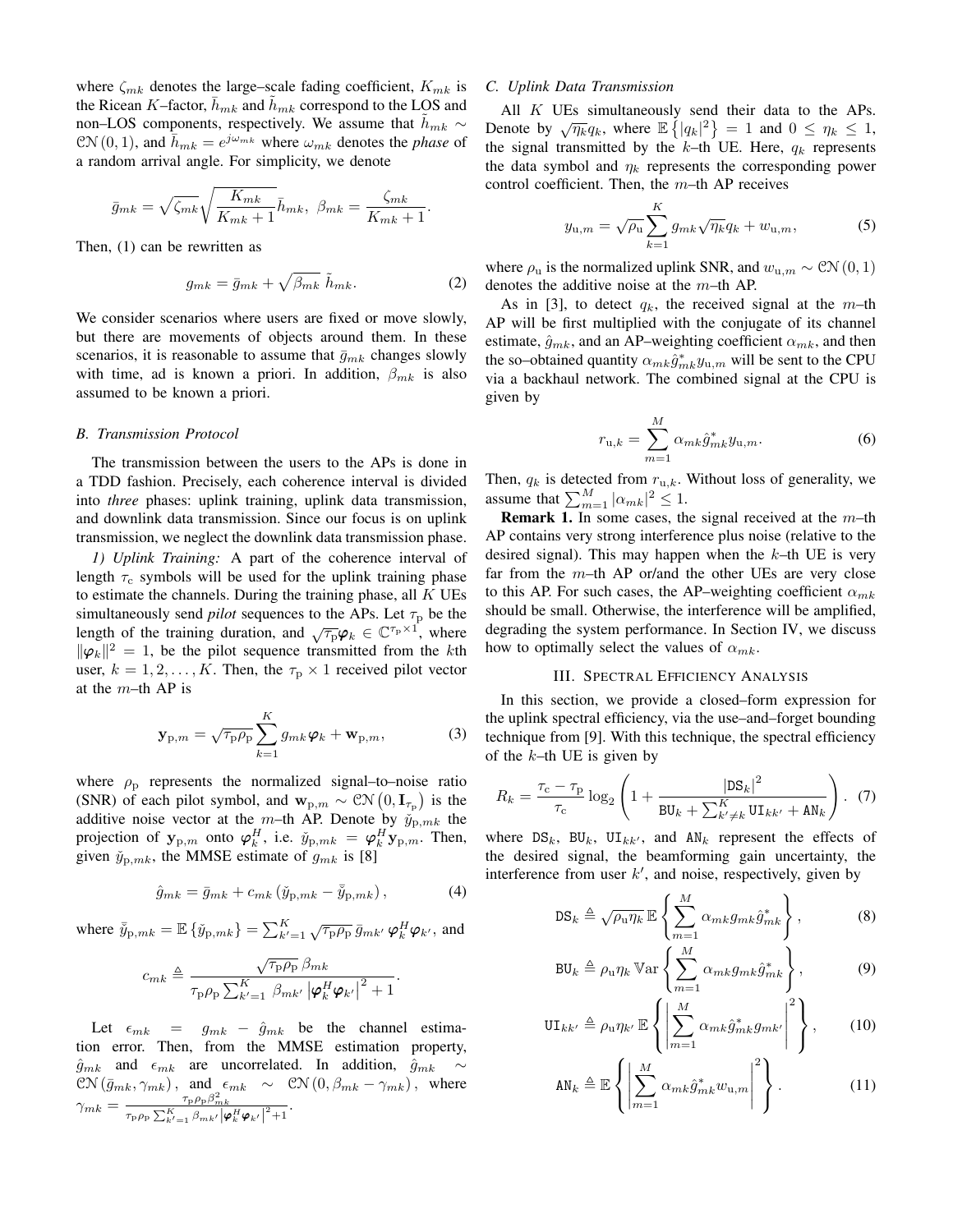Using a similar methodology as in [7], we obtain the following rigorous closed–form expression for the spectral efficiency of the  $k$ –th UE:

$$
R_k = \frac{\tau_{\rm c} - \tau_{\rm p}}{\tau_{\rm c}} \log_2 \left( 1 + \text{SINR}_k \right),\tag{12}
$$

where,  $SINR_k$  represents the uplink SINR, given by

$$
\text{SINR}_k = (13)
$$

$$
\frac{\rho_{\mathrm{u}}\eta_{k}\left|\mathbf{a}_{k}^{H}\bar{\pmb{\gamma}}_{k}\right|^{2}}{\rho_{\mathrm{u}}\sum_{k'=1}^{K}\eta_{k'}\xi_{kk'}+\rho_{\mathrm{u}}\sum_{k'\neq k}^{K}\eta_{k'}\omega_{kk'}\left|\pmb{\varphi}_{k}^{H}\pmb{\varphi}_{k'}\right|^{2}+\mathbf{a}_{k}^{H}\bar{\pmb{\Gamma}}_{k}\mathbf{a}_{k}}.
$$

In (13),  $\mathbf{a}_k = [\alpha_{1k}, \dots, \alpha_{Mk}]^T$ ,  $\bar{\pmb{\gamma}}_k = [\bar{\gamma}_{1k}, \dots, \bar{\gamma}_{Mk}], \bar{\gamma}_{mk} =$  $\gamma_{mk}+|\bar{g}_{mk}|^2,$ 

$$
\xi_{kk'} = \mathbf{a}_k^H \mathbf{R}_{k'} \mathbf{\Gamma}_k \mathbf{a}_k + \mathbf{a}_k^H \mathbf{\Gamma}_k \bar{\mathbf{G}}_{k'} \mathbf{a}_k + \mathbf{a}_k^H \mathbf{R}_{k'} \bar{\mathbf{G}}_k \mathbf{a}_k + (1 - \delta_{kk'}) |\mathbf{a}_k^H \mathbf{b}_{kk'}|^2,
$$
(14)

and

$$
\omega_{kk'} = \left| \mathbf{a}_k^H \mathbf{d}_{kk'} \right|^2 + 2 \mathbf{a}_k^H \mathbf{d}_{kk'} \text{Re} \left\{ \mathbf{a}_k^H \mathbf{b}_{kk'}^* \right\}, \qquad (15)
$$

where  $\delta_{kk'}$  = 1 when  $k = k'$  and 0 otherwise,  $\mathbf{R}_k = \text{diag}\{\beta_{1k}, \dots, \beta_{Mk}\}, \mathbf{\Gamma}_k = \text{diag}\{\gamma_{1k}, \dots, \gamma_{Mk}\}, \bar{\mathbf{G}}_k =$  $diag\{|\bar{g}_{1k}|^2, \ldots, |\bar{g}_{Mk}|^2\}, \ \ \mathbf{b}_{kk'} = [\bar{g}_{1k}^*\bar{g}_{1k'}, \ldots, \bar{g}_{Mk}^*\bar{g}_{Mk'}],$  $\mathbf{d}_{kk'}$  =  $\begin{bmatrix} \gamma_{1k} \frac{\beta_{1k'}}{\beta_{1k}}, \ldots, \gamma_{Mk} \frac{\beta_{Mk'}}{\beta_{Mk}} \end{bmatrix}^T$ , and  $\bar{\mathbf{\Gamma}}_k$   $\triangleq$ diag $\{\bar{\gamma}_{1k}, \ldots, \bar{\gamma}_{Mk}\}.$ 

Remark 2. Similar to the case of uncorrelated Rayleigh fading channels, the performance of cell–free massive MIMO is limited by the pilot contamination since the second term of the denominator in (13) scales with the same rate as the numerator (i.e. with  $M^2$ ) when M increases. To see the effect of the LOS components, we consider a simple scenario where  $\alpha_{mk}$  = 1, and  $\boldsymbol{\varphi}_k^H \boldsymbol{\varphi}_{k'}$  = 0, for  $k \neq k'$ . The inter-user interference term can be rewritten as

$$
\xi_{kk'} = \sum_{m=1}^{M} (\beta_{mk'} \gamma_{mk} + \gamma_{mk} |\bar{g}_{mk'}|^2 + \beta_{mk'} |\bar{g}_{mk}|^2) + (1 - \delta_{kk'}) \left| \sum_{m=1}^{M} \bar{g}_{mk}^* \bar{g}_{mk'} \right|^2.
$$
 (16)

If  $\omega_{mk'} = \omega_{mk} + n\pi$ , where n is an integer, then

$$
\bar{g}_{mk}^* \bar{g}_{mk'} = \frac{\zeta_{mk} K_{mk'} K_{mk'} K_{mk'}}{(K_{mk} + 1)(K_{mk'} + 1)} e^{j(\omega_{mk'} - \omega_{mk})}
$$

$$
= \frac{\zeta_{mk} K_{mk} \zeta_{mk'} K_{mk'}}{(K_{mk} + 1)(K_{mk'} + 1)}.
$$
(17)

As a result, the last term of (16) scales as  $M^2$  when M increases. The spectral efficiency is upper-bounded by a finite value when  $M$  goes to infinity. This implies that, beside the pilot contamination effect, in the case where we have strong alignment of two distinct LOS responses, the inter-user interference persists even when  $M$  is infinity. To reduce this effect, user scheduling and power control need to be done.

#### IV. RESOURCE ALLOCATION

#### *A. Max-Min Power and AP-Weighting coefficient Control*

In this section, we investigate an optimization problem which selects the power coefficients  $\{\eta_k\}$  together with the AP–weighting coefficients  $\{a_k\}$  to maximize the smallest spectral efficiency of all UEs. Mathematically, the max–min power and AP–weighting control problem can be formulated as follows:

$$
\begin{aligned} \n(\mathcal{P}) : \n\begin{cases} \n\max_{\{\mathbf{a}_k, \eta_k\}} & \min_{k=1, \cdots, K} R_k \\
\text{subject to } 0 \leq \eta_k \leq 1, \ k = 1, \dots, K, \\
\|\mathbf{a}_k\|^2 \leq 1, \ k = 1, \dots, K. \n\end{cases} \n\end{aligned} \tag{18}
$$

Since  $log(·)$  is an increasing function, problem  $P$  can be rewritten as

$$
(\mathcal{P}) : \begin{cases} \max_{\{a_k, \eta_k\}} & \min_{k=1, \cdots, K} \text{SINR}_k \\ \text{subject to } 0 \le \eta_k \le 1, \ k = 1, \dots, K, \\ & \|a_k\|^2 \le 1, \ k = 1, \dots, K. \end{cases} (19)
$$

Remark 3. Problem P is *not jointly convex* with respect to  $\{a_k\}$  and  $\{\eta_k\}$ . However, we will show later that problem  $\mathcal P$ can be reformulated to convex problem with respect to  $a_k$  (if  $\eta_k$  is fixed) or  $\eta_k$  (if  $a_k$  is fixed). Therefore, we can decouple problem P into two sub-problems:  $(\mathcal{P}_1)$ –solving  $\eta_k$  with fixed  $a_k$ ; and (P<sub>2</sub>)-solving  $a_k$  with fixed  $\eta_k$ . These sub–problems are alternately solved to obtain the total solution for P.

*1) Problem*  $\mathcal{P}_1$ : Problem  $\mathcal{P}_1$  is obtained from  $\mathcal{P}$  when  $a_k$ is fixed. Thus, we have

$$
(\mathcal{P}_1): \begin{cases} \max_{\{\eta_k\}} & \min_{k=1,\cdots,K} \text{SINR}_k \\ \text{subject to } 0 \le \eta_k \le 1, \ k = 1, \ldots, K, \end{cases} \tag{20}
$$

which can be equivalently reformulated as

$$
(\mathcal{P}_1): \begin{cases} \max_{t, \{\eta_k\}} & t \\ \text{subject to } t \leq \text{SINR}_k, \ k = 1, ..., K, \\ 0 \leq \eta_k \leq 1, \ k = 1, ..., K. \end{cases} (21)
$$

From (13), we have

$$
\left(\mathcal{P}_{1}\right): \begin{cases} \max_{t,\{\eta_{k}\}} t \\ \text{s.t.} \quad \rho_{\text{u}} \sum_{k'=1}^{K} \eta_{k'} \xi_{k'} + \rho_{\text{u}} \sum_{k'\neq k}^{K} \eta_{k'} \omega_{k'} \left| \boldsymbol{\varphi}_{k}^{H} \boldsymbol{\varphi}_{k'} \right|^{2} \\ + \mathbf{a}_{k}^{H} \bar{\boldsymbol{\Gamma}}_{k} \mathbf{a}_{k} \leq \frac{1}{t} \rho_{\text{u}} \eta_{k} \left| \mathbf{a}_{k}^{H} \bar{\boldsymbol{\gamma}}_{k} \right|^{2}, \ k = 1, ..., K, \\ 0 \leq \eta_{k} \leq 1, \ k = 1, ..., K, \end{cases} \tag{22}
$$

For a given  $t$ , all inequalities involved in  $(22)$  are linear, and hence, the program (22) is quasi–linear. As a consequence, problem (22) can be efficiently solved by using the bisection method and solving a sequence of linear feasibility problems. *2) Problem*  $\mathcal{P}_2$ : The optimization problem  $\mathcal{P}_2$  is

$$
(\mathcal{P}_2): \begin{cases} \max_{\{\mathbf{a}_k\}} & \min_{k=1,\cdots,K} \text{SINR}_k \\ \text{subject to } \|\mathbf{a}_k\|^2 \le 1, \ k = 1,\ldots,K. \end{cases} (23)
$$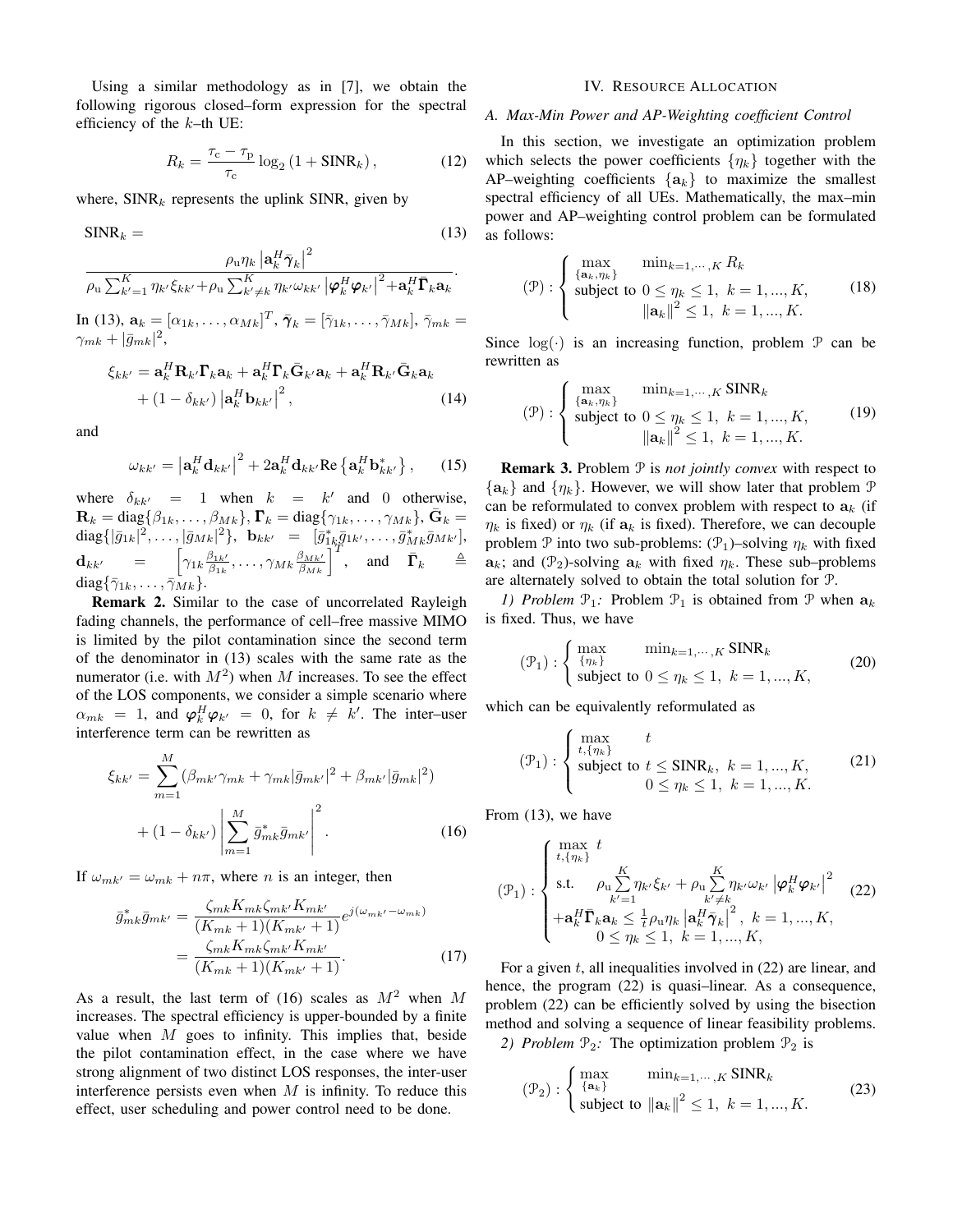To solve (23), we rewrite the SINR as follows:

 $SINR_k =$ 

$$
\frac{\mathbf{a}_{k}^{H}(\rho_{u}\eta_{k}\bar{\pmb{\gamma}}_{k}\bar{\pmb{\gamma}}_{k}^{H})\mathbf{a}_{k}}{\mathbf{a}_{k}^{H}\left(\rho_{u}\sum_{k'=1}^{K}\eta_{k'}\mathbf{\Lambda}_{kk'}+\rho_{u}\sum_{k'\neq k}^{K}\eta_{k'}\mathbf{\Xi}_{kk'}\left|\pmb{\varphi}_{k}^{H}\pmb{\varphi}_{k'}\right|^{2}+\bar{\pmb{\Gamma}}_{k}\right)\mathbf{a}_{k}},\tag{24}
$$

where  $\mathbf{\Lambda}_{kk'} = \mathbf{R}_{k'} \mathbf{\Gamma}_k + \mathbf{\Gamma}_k \bar{\mathbf{G}}_{k'} + \mathbf{R}_{k'} \bar{\mathbf{G}}_{k} + (1 - \delta_{kk'}) \mathbf{b}_{kk'} \mathbf{b}_{kk'}^H$ , and  $\mathbf{\Xi}_{kk'} = \mathbf{d}_{kk'} \mathbf{d}_{kk'}^H + 2 \mathbf{d}_{kk'} \text{Re} \left\{ \mathbf{b}_{kk'} \right\}^H$ .

**Remark 4.** Since  $SINR_k$  depends only on  $a_k$  (does not include  $a_{k'}$  for  $k' \neq k$ ), the solutions of (23) can be obtained by solving K optimization problems, separately. In the  $k$ th problem, we will find  $a_k$  which maximize SINR<sub>k</sub>, for  $k = 1, \dots K$ . We can see that the SINR<sub>k</sub> given by (24) is a generalized Rayleigh quotient whose maximum value is equal to  $\lambda_{\text{max}}$ , which corresponds to the largest eigenvalue of the generalized eigenvalue problem. The optimal  $a_k$  is the eigenvector corresponding to  $\lambda_{\text{max}}$ . Note that  $a_k$  has to be normalized so that  $\|\mathbf{a}_k\|^2 = 1$ .

Combing Problems  $\mathcal{P}_1$  and  $\mathcal{P}_2$ , we can obtain the optimal solution for  $P$  as summarized in Algorithm 1.

```
Algorithm 1 (Iterative algorithm to solve P):
```
- 1. *Initialization*: set  $n = 1$ , choose the initial value of  $a_k$ . Define a tolerance  $\epsilon$  and the maximum number of iterations  $N_I$ .
- 2. *Iteration* n:

- solve (22) using bisection algorithm. Let  $\eta_k^*$  be the solution.

- set  $\eta_k = \eta_k^*$ , solve (23) via solving the generalized eigenvalue problem. Let  $a_k^*$  be the solution.

- 3. If  $\sum_{k=1}^K \left(t_k^* \dot{t}_k^{(n)}\right)$ set  $\mathbf{a}_k^* = \mathbf{a}_k^* / ||\mathbf{a}_k^*||$ . Otherwise, go to step 4.  $\binom{n}{k}$   $\leq \epsilon$  or  $n = N_I \to$  Stop and
- 4. Set  $n = n + 1$ , update  $a_k = a_k^*$ , go to step 2.

#### *B. AP Selection*

To detect the signal transmitted from the  $k$ -th UE, all M APs forward the processed signals  $\alpha_{mk}\hat{g}_{mk}^*y_{u,m}$ , for  $m = 1, \ldots, M$ , to the CPU via the backhaul. This induces a huge backhaul burden. To reduce this backhaul requirement, we propose a new AP selection scheme where the  $m$ –th AP processes and forwards its received signals only if  $\alpha_{mk}$ (obtained from Algorithm 1) is greater than a threshold. The details of our proposed AP selection are as follows.

- Step 1. Perform Algorithm 1.
- Step 2. If  $|\alpha_{mk}| \leq \alpha_{\text{th}}$ , then set  $\alpha_{mk} = 0$ . Here  $\alpha_{\text{th}}$ denotes a pre-defined threshold.
- Step 3. With the new  $\{\alpha_{mk}\}\$  given in Step 2, solve (22) using bisection algorithm. The optimal  $\eta_k$ , for  $k =$  $1, \cdots, K$ , will be determined.

#### V. NUMERICAL RESULTS

We assume that all  $M$  APs and  $K$  users are located at random in a square of  $1 \times 1$  m<sup>2</sup>. Wrapped-around technique is used to imitate a network with an infinite area. The Ricean K–factors and large–scale fading coefficients vary depending on the *locations* of users and APs. To model this, we use the following formulation as in [10]

$$
K_{mk} = \frac{P_{\text{LOS}}(d_{mk})}{1 - P_{\text{LOS}}(d_{mk})},\tag{25}
$$

where  $d_{mk}$  is the distance between the m–th AP and the k– th user,  $P_{\text{LOS}}(d_{mk})$  is the LOS probability depending on the distance  $d_{mk}$ . For the LOS probability, we use the model from the 3GPP–UMa as [11]

$$
P_{\text{LOS}}(d_{mk}) = \min\left(\frac{18}{d_{mk}}, 1\right) \left(1 - e^{-\frac{d_{mk}}{63}}\right) + e^{\frac{-d_{mk}}{63}}, (26)
$$

where  $d_{mk}$  is in meters. In addition, the large–scale fading coefficient  $\zeta_{mk}$  is modeled as in [1]. More precisely, large– scale fading is the product of the geometric attenuation with shadow fading. The attenuation follows the three–slope model and the shadowing follows log–normal distribution. In addition, the attenuation and shadow fading also depend on the LOS probability in (26).

#### *A. Parameters and Setup*

Most of the network parameters are the same as the ones in [1]:  $\tau_c = 200$ ,  $\tau_p = 20$ , carrier frequency = 1.9 GHz, bandwidth  $B = 20$  MHz, noise power  $N_0 = -90$  dBm, and  $\rho_{\rm p} = \rho_{\rm u} = 0.2/N_0$ . Furthermore, random pilot assignment is used, and LOS phase  $\omega_{mk}$  is uniformly distributed between 0 and  $2\pi$ . To make a strong connection between Ricean and large–scale fading model, the attenuation exponent and shadowing standard deviation are chosen as follows:

- If  $d_{mk} > 70$  m (which corresponds to  $P_{\text{LOS}}(d_{mk}) < 0.5$ ), the attenuation exponent is 3.5, and shadowing standard deviation is 8 dB.
- If  $1 < d_{mk} \le 70$  m (which corresponds to  $P_{\text{LOS}}(d_{mk}) \ge$ 0.5) the attenuation exponent is 2, and shadowing standard deviation is 3 dB [12].
- If  $d_{mk} \leq 1$  m, the attenuation exponent is 0, and there is no shadowing, since the propagating wavefront is in transition from near to far–field.

#### *B. Results and Discussions*

We consider the per–UE throughput which takes into account the channel estimation overhead and the system bandwidth, defined as  $S_k = B \times R_k$  (bit/s). From our numerical results (were not shown here), Algorithm 1 converges very fast, within about 2 or 3 iterations. Thus, hereafter we choose  $N_{\rm I} = 3$  for Algorithm 1.

First, we examine the effectiveness of using power and AP–weighting coefficient control provided in Algorithm 1 as well as the AP selection scheme proposed in Section IV-B. Figure 1 shows the cumulative distribution of the per-user throughput for four cases: full power and AP–weighting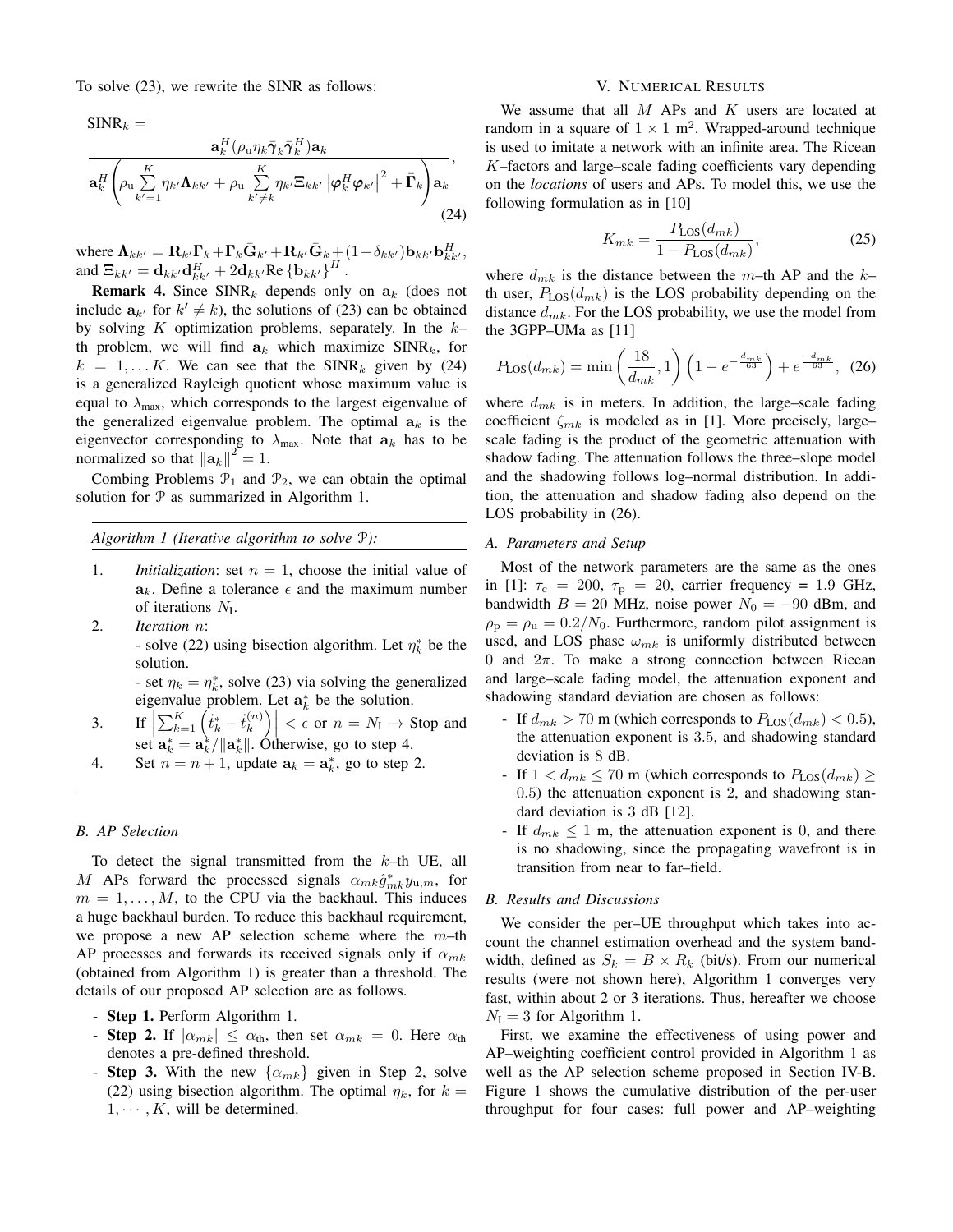

Fig. 1. Cumulative distribution of the per-user throughput. Here  $M = 100$ ,  $K = 40$ , and  $\tau_{\rm p} = 20$ .

coefficients ( $\eta_k = 1$  and  $\alpha_{mk} = 1$ ), optimal power control but no optimal weighting coefficient control ( $\alpha_{mk}$  = 1,  $\eta_k$  is optimally chosen), optimal power and AP–weighting coefficient control (Algorithm 1), and optimal power and AP– weighting coefficients with AP selection. For the AP selection scheme, we choose  $\alpha_{\text{th}} = 1/M$ . We can see that maxmin power and AP–weighting control improves the system performance significantly. In particular, compared with the case where  $\eta_k = 1$  and  $\alpha_{mk} = 1$ , the power control can improve the 95%–likely per–UE throughput by a factor of 3, while the power control together with the AP–weighting control can improve the 95%-likely per–UE throughput by a factor of 5.4. In addition, we can see that with our proposed AP selection scheme, the throughput is slightly reduced compared to the case without AP selection. But the backhaul requirement reduces noticeably. From the numerical results, on average only about 70 (over 100) APs need to forward the processed signals to the CPU.

To further see the benefit of our AP selection scheme, we plot the per–user throughput as the function of the backhaul usage. The backhaul usage is defined as BU =  $\frac{\sum_{k=1}^{K} M_k}{MK} \times 100\%$ , where  $M_k$  is the number of selected APs which used to detect  $q_k$ . See Figure 2 with  $K = 40$ , and different M, for one snapshot of the large-scale fading realization. We can see that our proposed AP selection scheme reduces the backhaul requirements substantially with small reduction in performance. In particular, with our AP selection scheme, we need only about 60% and 75% backhaul usages for  $M = 200$  and  $M = 100$ , respectively, to obtain 85% the throughput where all APs are used. Finally, we compare the performance of cell– free massive MIMO with Rayleigh and Ricean channels. For Rayleigh fading, we use the results in [1]. Figure 3 shows the cumulative distribution of per–UE throughput under Rayleigh and Ricean channels for different K. Here, max–min power and AP–weighting control is taken into account. The Ricean channel offers better throughput than Rayleigh channel does.



Fig. 2. Per-user throughput versus the backhaul usage. Here  $K = 40$ ,  $D =$ 1 km, and  $\tau_{\rm p} = 20$ .



Fig. 3. Cumulative distribution of the per-user throughput for Rayleigh and Ricean channels, with max-min power and AP-weighting control.

#### VI. CONCLUSION

This paper considered a TDD cell-free massive MIMO system under Ricean channels which include a LOS component plus a non-LOS component. The Ricean K–factor of each link varies with the UE and AP locations. The LOS phases were assumed to be known a priori. The performance of this system with imperfect channel estimation is analyzed in terms of per-user spectral throughput. In particular, simple max-min power and AP–weighting control together with AP selection algorithms were proposed to improve the system performance. The results showed that the proposed algorithms improve the user throughput and reduce the backhaul requirements in cellfree massive MIMO significantly. Future work may include studying the scenarios where the LOS phases are unknown. We hypothesize that these scenarios are more realistic since the phases change very quickly and are hard to be estimated.

#### **REFERENCES**

[1] H. Q. Ngo, A. Ashikhmin, H. Yang, E. G. Larsson, and T. L. Marzetta, "Cell-free massive MIMO versus small cells," *IEEE Trans. Wireless Commun.*, vol. 16, no. 3, pp. 1834-1850, Mar. 2017.